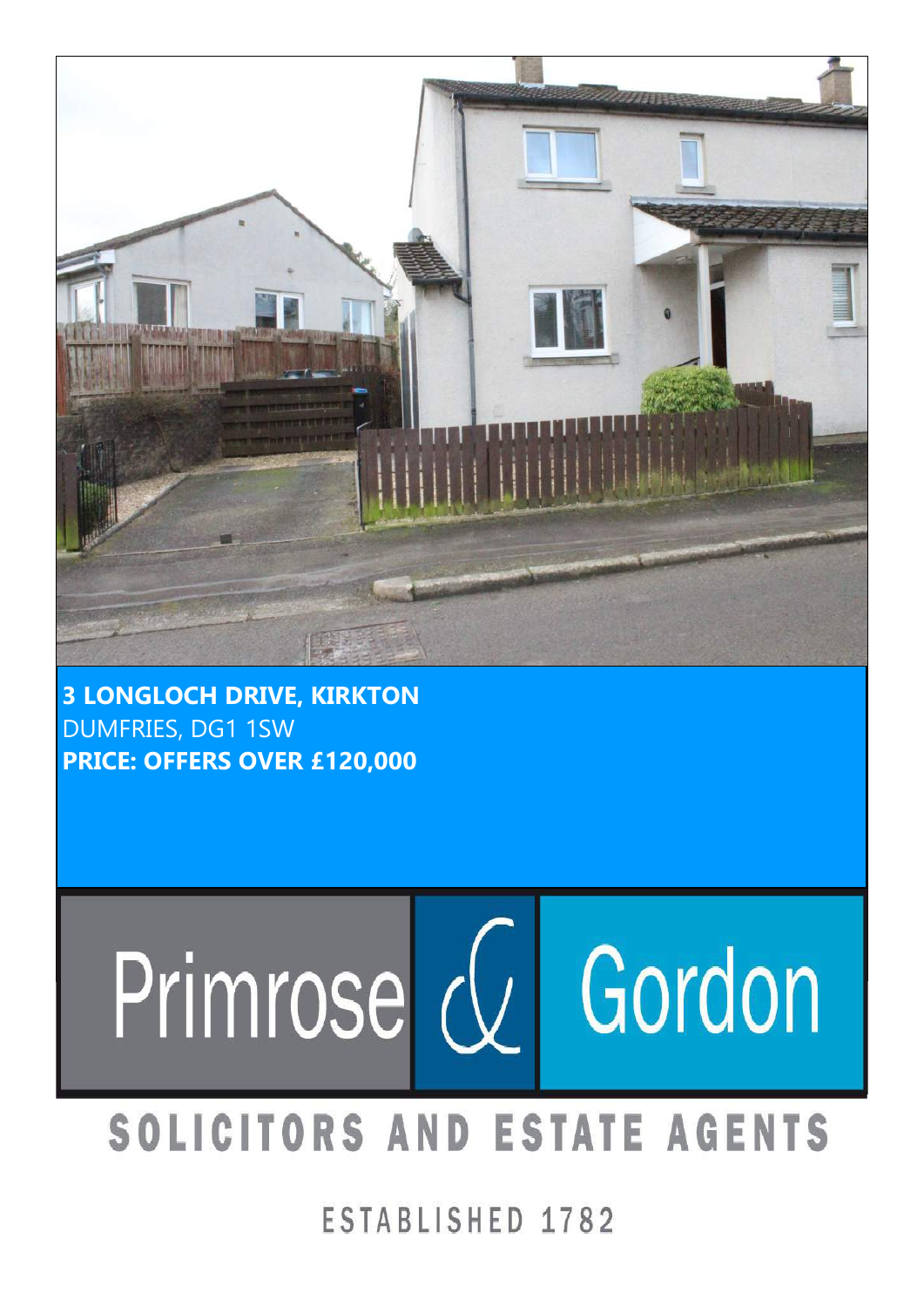

Room dimensions:

|           | Living Room $19'06''$ x $11'00''$ (approx) |                  | Home Report—www.packdetails.com        |
|-----------|--------------------------------------------|------------------|----------------------------------------|
| Kitchen   | $8'00''$ x 13'00"                          | ${\rm (approx)}$ | REF: HP697292                          |
| Bedroom 1 | $7'07''$ x 9'01"                           | (approx)         | $EPC = D$                              |
| Bedroom 2 | $10'00''$ x $10'05''$                      | (approx)         |                                        |
|           | Bedroom 3 $10'00''$ x 8'01"                | (approx)         | Viewings are strictly by appointment   |
|           | Shower Room $5"10" \times 5"00"$           | (approx)         | only by telephoning the selling agents |

on 01387 267316. These will be carried out in line with current Covid-19 regulations.

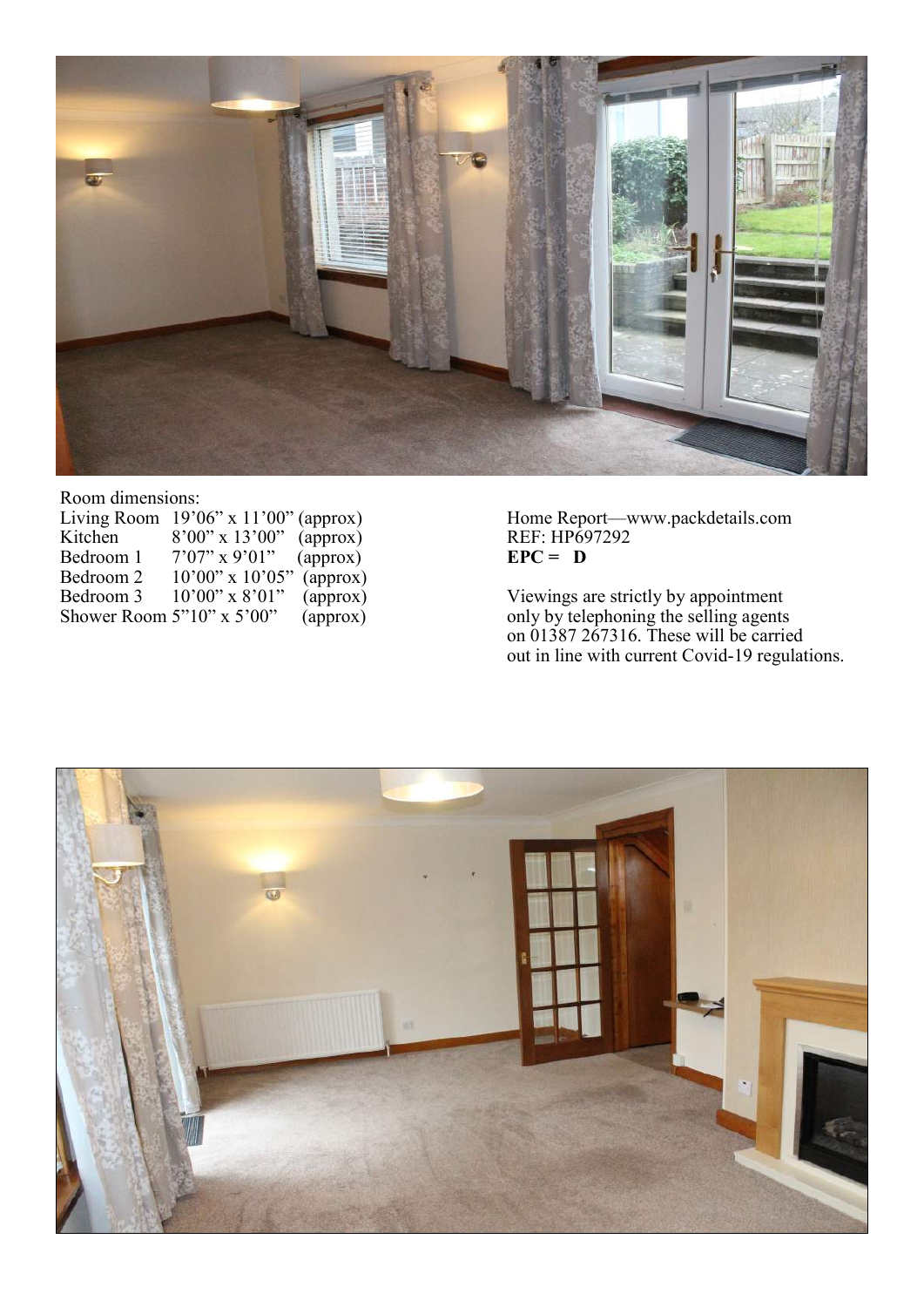Spacious semi-detached three bedroom house situated in the much sought-after village of Kirkton. Kirkton is a small village surrounded by beautiful countryside (approximately 4 miles from Dumfries). There is a village hall and church. Local bus service to/from Dumfries which has wide range of shops and amenities. The property benefits from good size front and rear gardens, driveway, double glazing and oil-fired central heating. Ideal for a first time buyer.

The accommodation comprises: Entrance hallway with built-in understairs cupboard. Spacious living room with double glazed window to the rear and patio doors, electric fire with wooden mantel. Fitted kitchen with wall and base units and marble-effect worktops, stainless steel sink with mixer tap, right hand drainer, window overlooking front of property, plumbed for washing machine with space for tumble dryer. Stairs to first floor with bannister, on the landing there is a built-in linen cupboard and loft hatch. Master bedroom to the rear with three door built-in wardrobe with shelf and hanging rail, further two bedrooms, one front-facing and one to the rear. Shower room with W.C., wash hand basin with mixer tap and shower cubicle with Triton shower, part Respatex. Front garden is laid to stones with some shrubs. Driveway. The rear garden is easily maintained, with a patio area and laid to grass with a selection of plants and shrubs.



## **SERVICES**

Mains water, electricity and drainage. Oil tank.

## **OFFERS**

Must be made in standard written Scottish Legal form to the Selling Agents. Prospective purchasers are strongly advised to register their interest in writing please with the Selling Agents, Messrs. Primrose & Gordon so as to be notified of any Closing Date that may be fixed.

## CONSUMER PROTECTION FROM UNFAIR TRADING REGULATIONS 2008:-

These particulars have been carefully prepared and are believed to be accurate but they are not guaranteed and prospective purchasers will be deemed to have satisfied themselves on all aspects of the property when they make an offer. We the Selling Agents, have not tested any services or items included in the sale (electrical, solid fuel, water, drainage or otherwise) and make no representation, express or implied, as to their condition. All measurements are approximate and for guidance only. Photographs are purely illustrative and not indicative of (a) the extent of the property or (b) what is included in the sale. Measurements have been taken by a laser distance meter.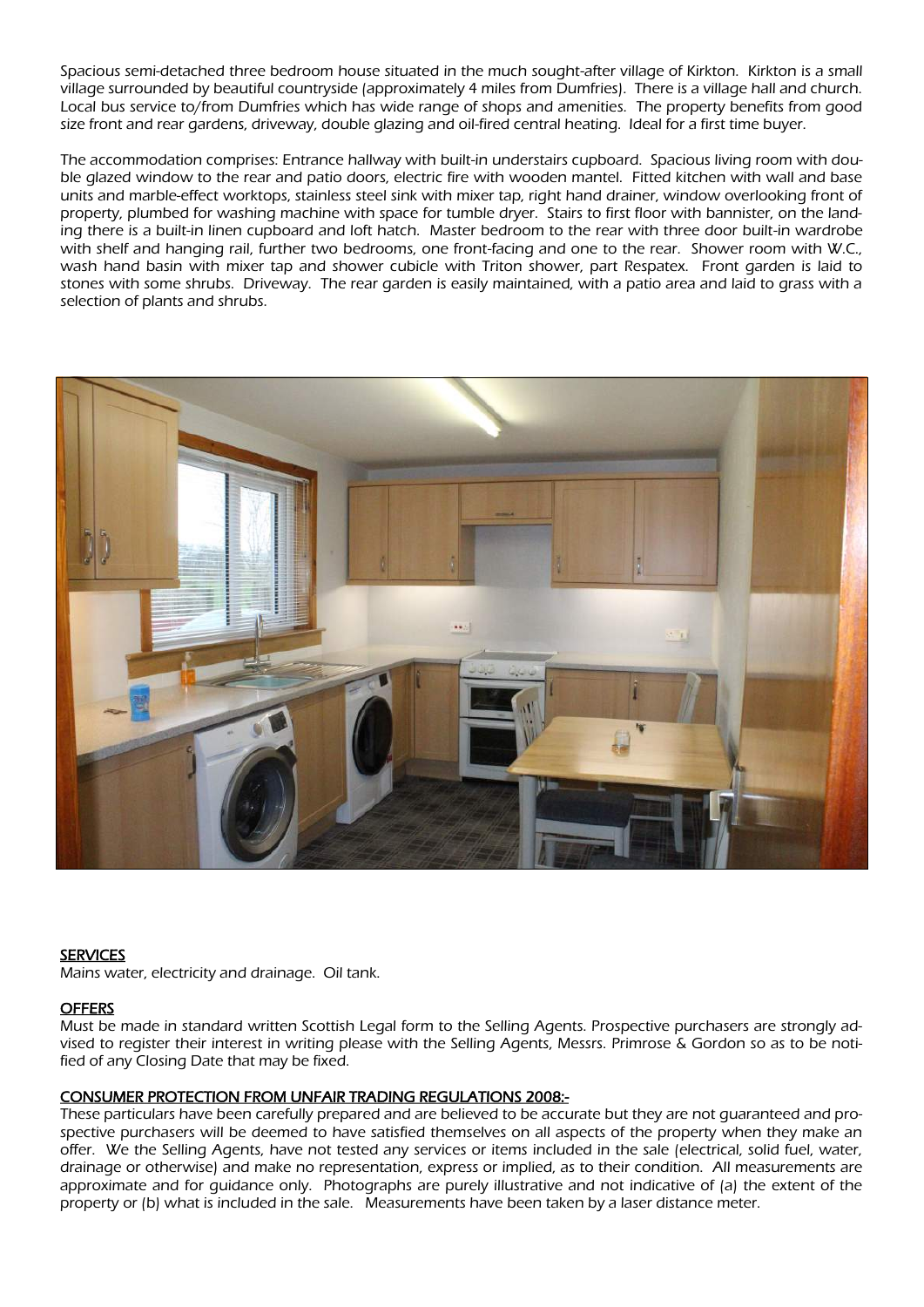



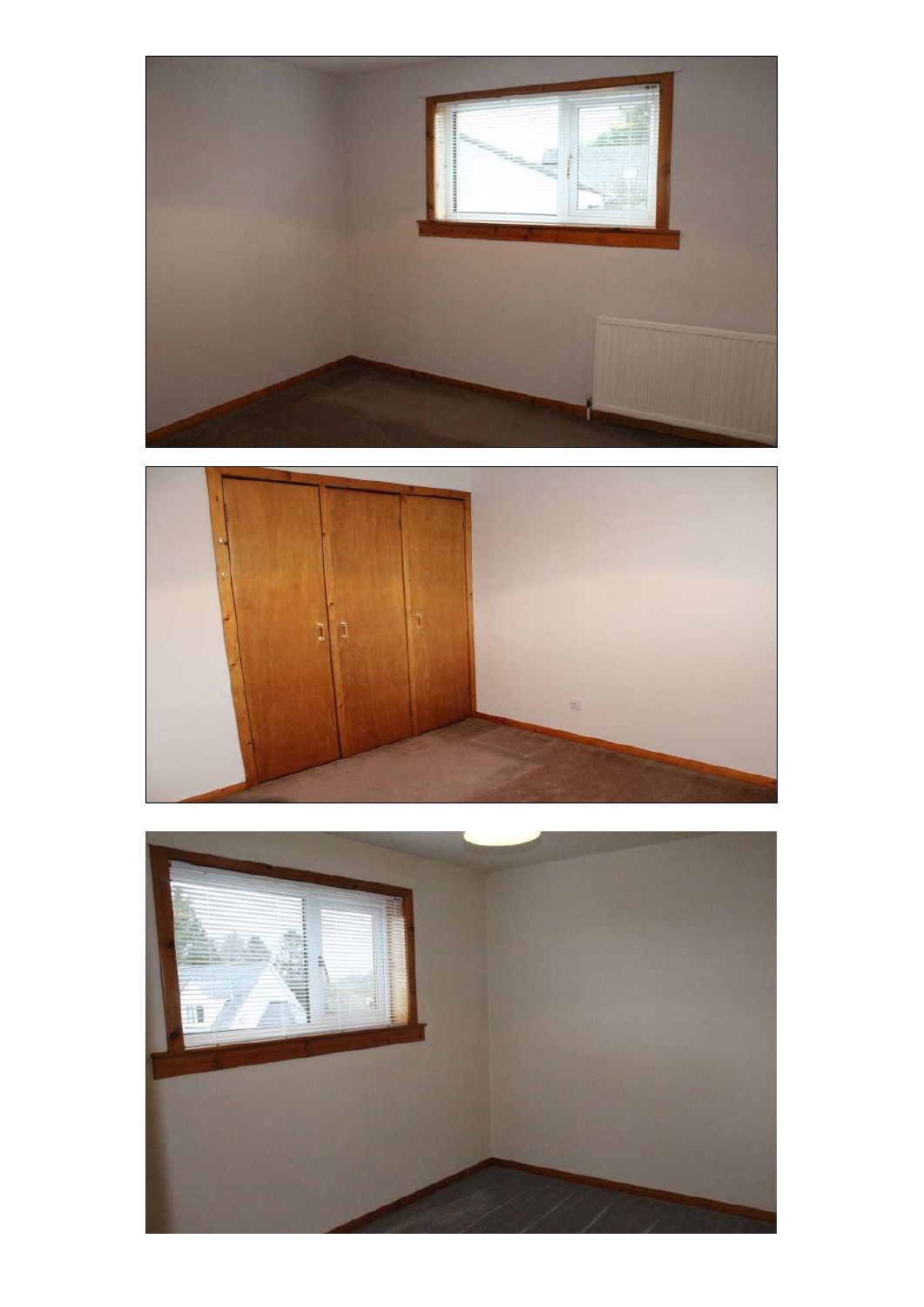